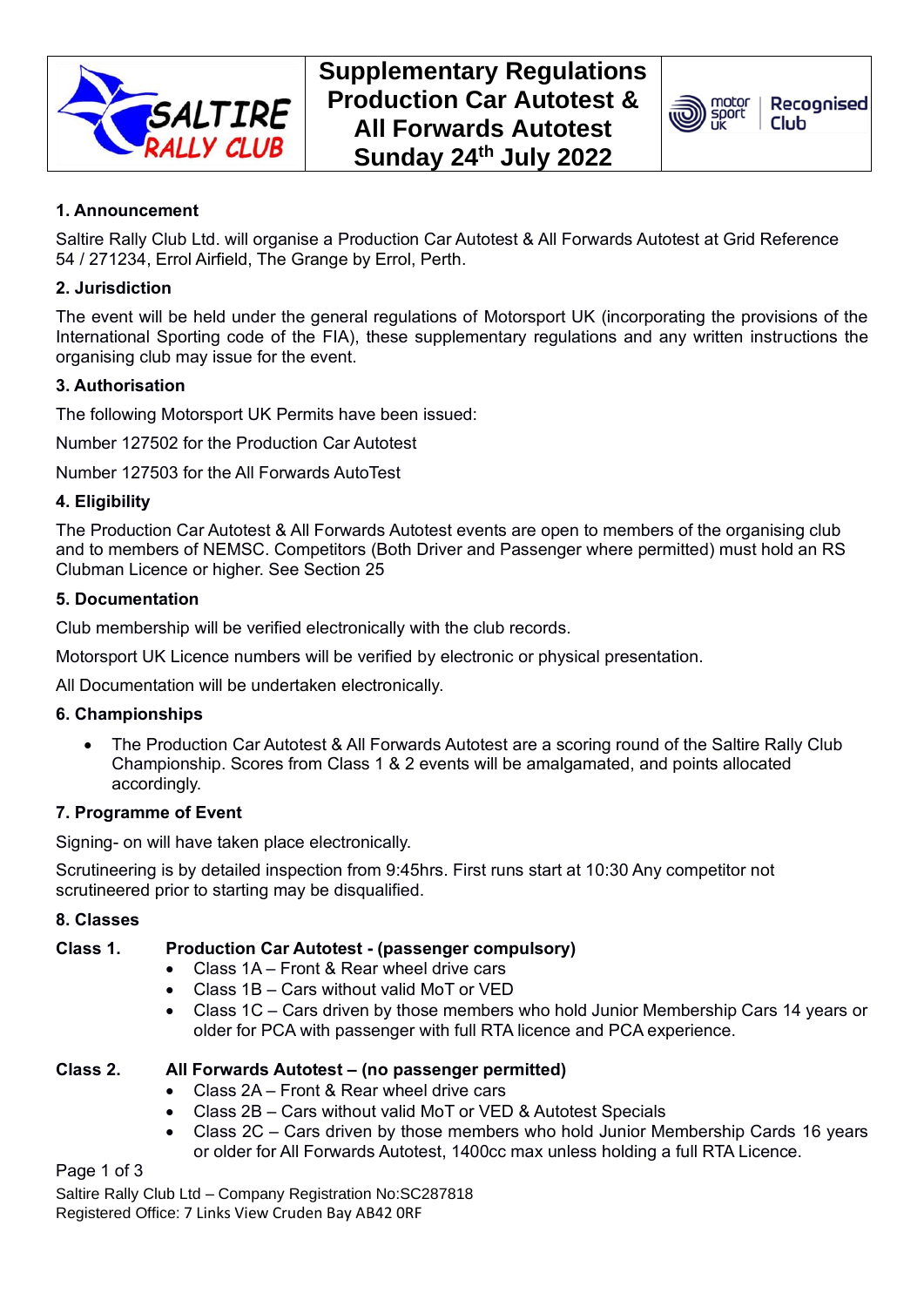**Note:** All vehicles must comply with Motorsport UK technical regulations. The following General Regulations are modified:

• M 5.3 Car derived Vans are permitted and will be assigned the appropriate class. **Note:** the following;

> • J5.1 Mild Hybrid, Hybrid, PHEV and ERV variants are accepted if standard production showroom specification otherwise they must carry an MSUK Electric Vehicle Passport.

# **9. Passenger Requirements**

Passengers over the age of 12 are permitted in Class 1

# **10. Age of Drivers**

Entries will be accepted from drivers aged 14 years and over for the Production Car Autotest and 16 years and over for the All Forwards Autotest. All vehicles must comply with the specifications set out in MSUK General Regulations (M13, 17, 22).

# **11. Child Safeguarding**

Where the competitor is under 18 the Entry System must be "countersigned" by a parent or guardian. The Parent or guardian, or an appointed representative must be present during the competition and must sign on the competitors signing on system. If a parent or guardian will not be present, a responsible adult representative must be appointed, and must show written authority from the parent or guardian to act as the child's representative on a Motorsport UK Parental Consent Form.

# **12. Awards**

• Class 1 & 2 Combined - Awards will be presented to the Senior Driver and Junior Driver with the least penalties, notwithstanding class entered.

# **13. Entries**

Entries open on issue of these Supplementary Regulations. Entries close at 19:00 on Wednesday 18<sup>th</sup> May 2022. The entry fee is £35

# **ELECTRONIC ENTRIES ONLY** – **[HERE](https://www.rallyscore.net/#/entry-form/2253?Summer-Production-Car-Autotest-All-Forwards-Autotest-Entry-Form)**

The maximum entry for the meeting is 30. The minimum is 10.

Should the minimum figure not be reached the organisers have the right to cancel the meeting.

# **14. Multiple Entries**

Car sharing will be permitted. A driver may not enter to drive more than two cars. When a competitor enters two cars, they must nominate which entry is to count for championship points prior to the start of the event and that car must be driven first in each test. In the absence of a formal nomination the first car driven will be deemed to be the nominated car.

#### **15. Officials**

| Steward - Class 1 & 2                | <b>Graham Couser</b>      |              |                              |
|--------------------------------------|---------------------------|--------------|------------------------------|
| <b>Clerk of the Course</b>           | <b>Colin Wallace</b>      | 07443 573155 | saltirerallyclub@gmail.com   |
| <b>Event &amp; Entries Secretary</b> | <b>Grace Wallace</b>      | 07803 617014 | saltireentries@gmail.com     |
| Results                              | Raymond Mann              | 07925 872939 | scotresults@gmail.com        |
| Scrutineer / Environmental           | <b>Stewart Pitcaithly</b> | 07730710710  | stewartpitcaithly@gmail.com  |
| <b>Safeguarding Officer</b>          | Gilliain Macdonald        | 07841 619177 | saltirememberships@gmail.com |

#### **16. Results**

Live and Provisional results will be published electronically during and at the end of the event via [www.scotresults.co.uk](http://www.scotresults.co.uk/)

#### Page 2 of 3

Saltire Rally Club Ltd – Company Registration No:SC287818 Registered Office: 7 Links View Cruden Bay AB42 0RF